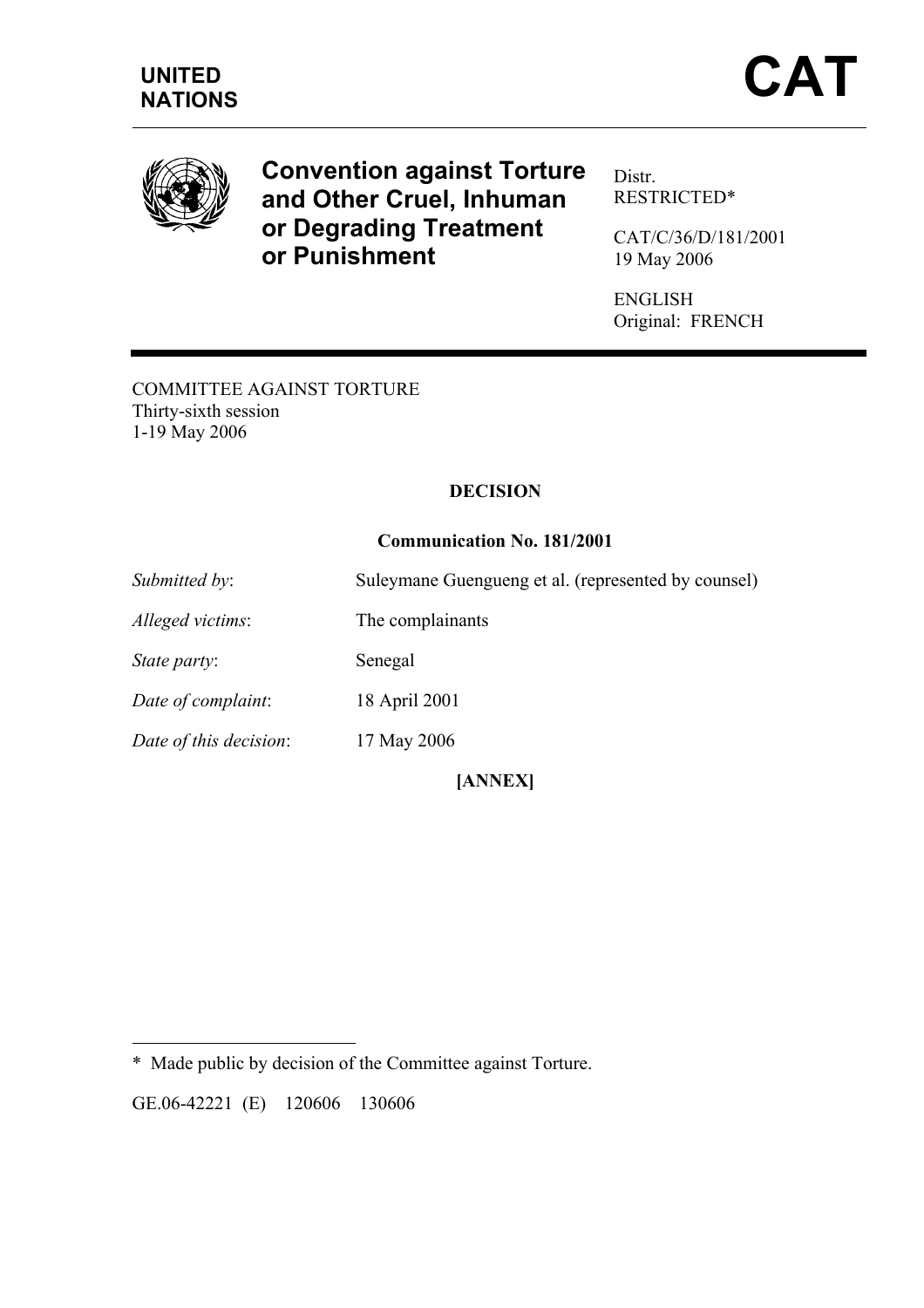#### **Annex**

## **DECISION OF THE COMMITTEE AGAINST TORTURE UNDER ARTICLE 22, PARAGRAPH 7, OF THE CONVENTION AGAINST TORTURE AND OTHER CRUEL, INHUMAN OR DEGRADING TREATMENT OR PUNISHMENT**

#### **Thirty-sixth session**

#### **concerning**

#### **Communication No. 181/2001**

| Submitted by:       | Suleymane Guengueng et al. (represented by counsel) |
|---------------------|-----------------------------------------------------|
| Alleged victims:    | The complainants                                    |
| <i>State party:</i> | Senegal                                             |
| Date of complaint:  | 18 April 2001                                       |

 *The Committee against Torture*, established under article 17 of the Convention against Torture and Other Cruel, Inhuman or Degrading Treatment or Punishment,

*Meeting* on 17 May 2006,

*Having concluded* its consideration of communication No. 181/2001, submitted to the Committee against Torture by Suleymane Guengueng et al. under article 22 of the Convention against Torture and Other Cruel, Inhuman or Degrading Treatment or Punishment,

*Having taken into account* all the information made available to it by the complainants and the State party,

*Adopts the following*:

## **Decision of the Committee against Torture under article 22 of the Convention**

1.1 The complainants are Suleymane Guengueng, Zakaria Fadoul Khidir, Issac Haroun, Younous Mahadjir, Valentin Neatobet Bidi, Ramadane Souleymane and Samuel Togoto Lamaye (hereinafter "the complainants"), all of Chadian nationality and living in Chad. They claim to be victims of a violation by Senegal of article 5, paragraph 2, and article 7 of the Convention against Torture and Other Cruel, Inhuman or Degrading Treatment or Punishment (hereinafter "the Convention").

1.2 Senegal ratified the Convention on 21 August 1986 and made the declaration under article 22 of the Convention on 16 October 1996.

1.3 In accordance with article 22, paragraph 3, of the Convention, the Committee brought the communication to the attention of the State party on 20 April 2001. At the same time, the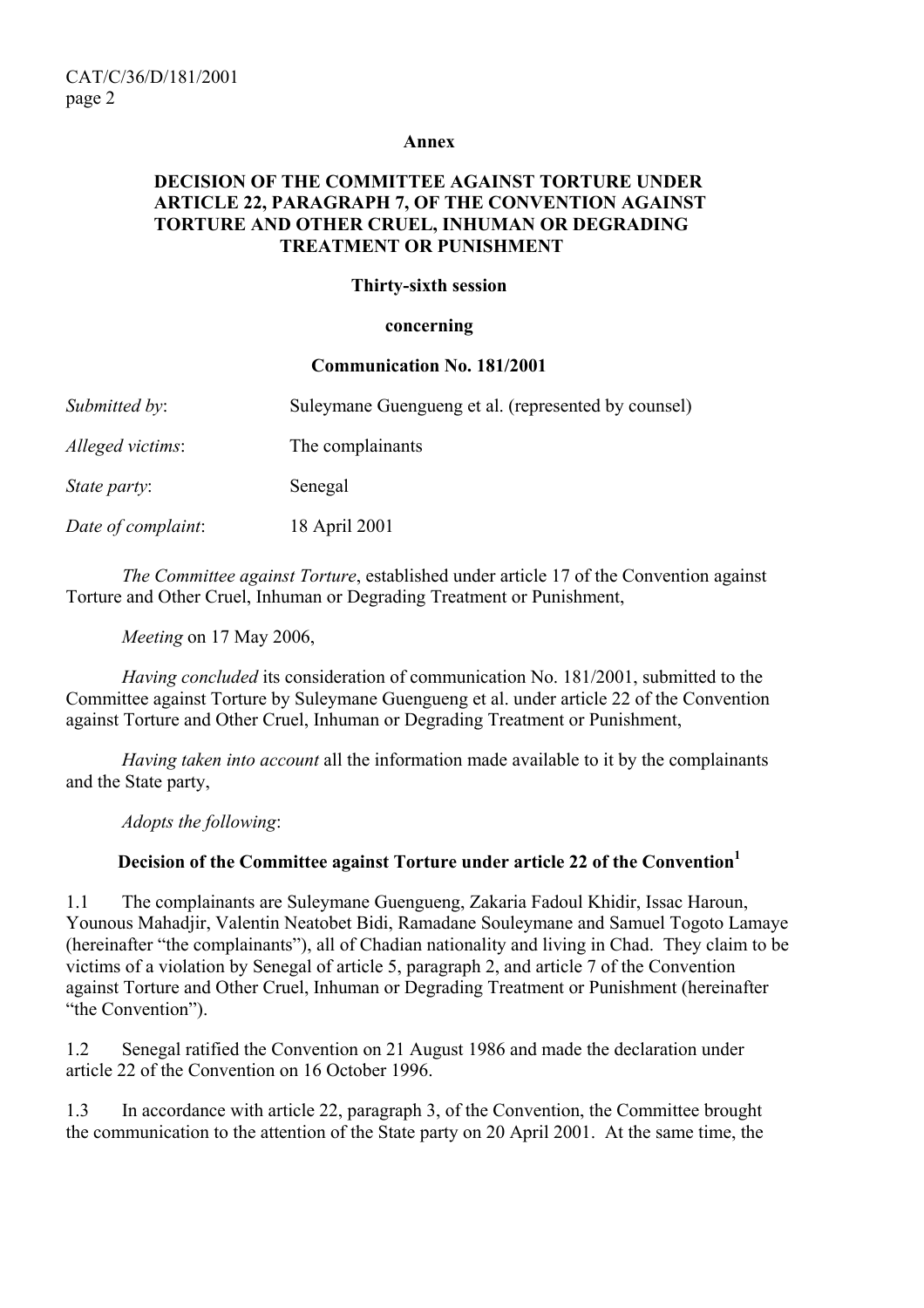Committee, acting under article 108, paragraph 9, of its rules of procedure, requested the State party, as an interim measure, not to expel Hissène Habré and to take all necessary measures to prevent him from leaving the territory other than under an extradition procedure. The State party acceded to this request.

## **The facts as submitted by the complainants**

2.1 Between 1982 and 1990, during which period Hissène Habré was President of Chad, the complainants were purportedly tortured by agents of the Chadian State answerable directly to President Hissène Habré. The acts of torture committed during this period formed the subject of a report by the National Commission of Inquiry established by the Chadian Ministry of Justice; according to that report 40,000 political murders and systematic acts of torture were committed by the Habré regime.

2.2 The complainants have submitted to the Committee a detailed description of the torture and other forms of ill-treatment that they claim to have suffered. Moreover, relatives of two of them, Valentin Neatobet Bidi and Ramadane Souleymane, have disappeared: on the basis of developments in international law and the case law of various international bodies, the complainants consider this equivalent to torture and other inhuman and degrading treatment, both for the disappeared persons and, in particular, for their relations.

2.3 After being ousted by the current President of Chad, Idriss Déby, in December 1990, Hissène Habré took refuge in Senegal, where he has since resided. In January 2000, the complainants lodged a complaint against him with an examining magistrate in Dakar. On 3 February 2000, the examining magistrate charged Hissène Habré with being an accomplice to acts of torture, placed him under house arrest and opened an inquiry against a person or persons unknown for crimes against humanity.

2.4 On 18 February 2000, Hissène Habré applied to the Indictment Division of the Dakar Court of Appeal for the charge against him to be dismissed. The complainants consider that, thereafter, political pressure was brought to bear to influence the course of the proceedings. They allege in particular that, following this application, the examining magistrate who had indicted Hissène Habré was transferred from his position by the Supreme Council of Justice and that the President of the Indictment Division before which the appeal of Hissène Habré was pending was transferred to the Council of State.

2.5 On 4 July 2000, the Indictment Division dismissed the charge against Hissène Habré and the related proceedings on the grounds of lack of jurisdiction, affirming that "Senegalese courts cannot take cognizance of acts of torture committed by a foreigner outside Senegalese territory, regardless of the nationality of the victims: the wording of article 669 of the Code of Criminal Procedure excludes any such jurisdiction." Following this ruling, the Special Rapporteurs on the question of torture and on the independence of judges and lawyers of the United Nations Commission on Human Rights expressed their concerns in a press release dated 2 August 2000.**<sup>2</sup>**

2.6 On 7 July 2000, the complainants filed an appeal with Senegal's Court of Cassation against the ruling of the Indictment Division, calling for the proceedings against Hissène Habré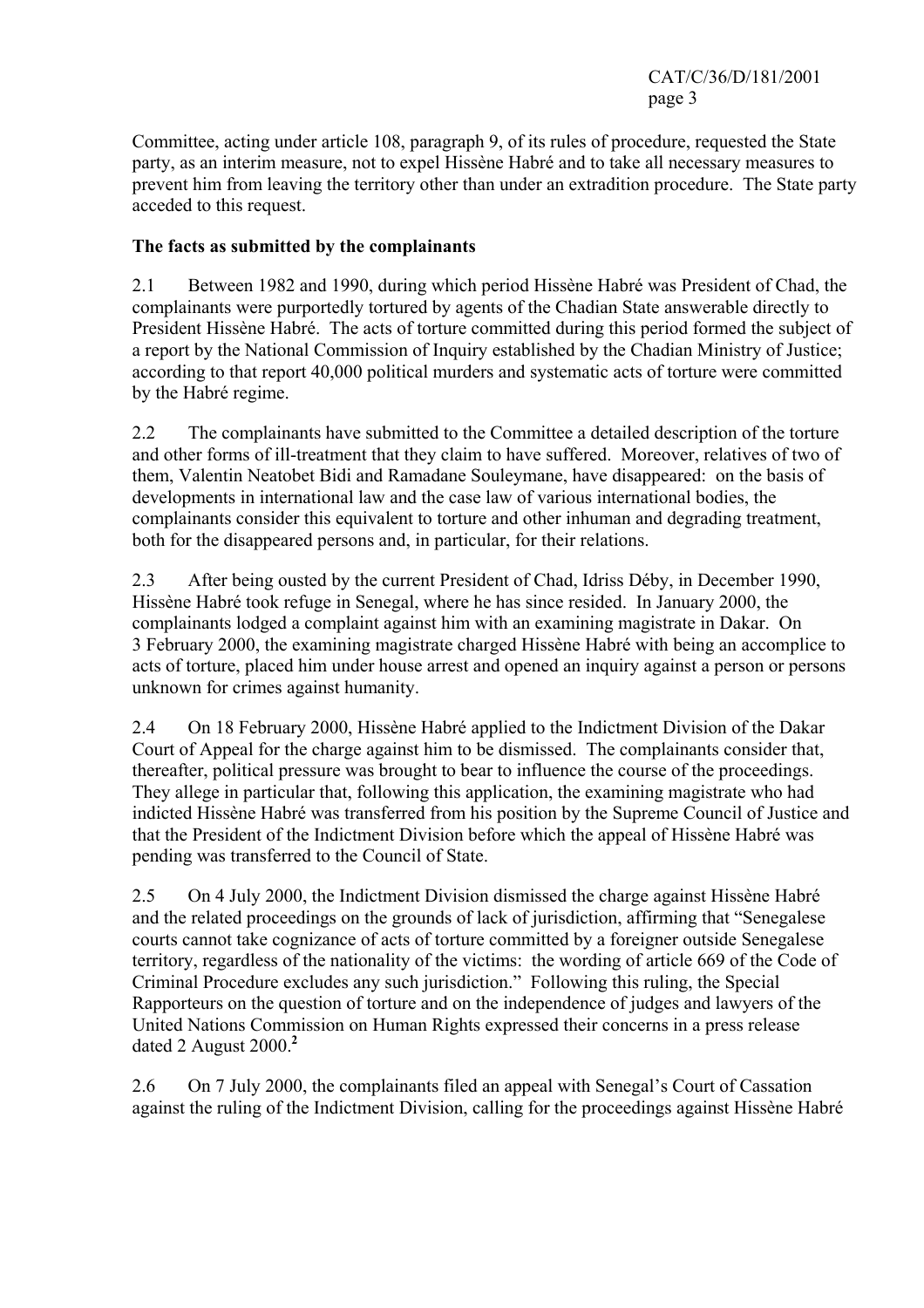to be reopened. They maintained that the ruling of the Indictment Division was contrary to the Convention against Torture and that a domestic law could not be invoked to justify failure to apply the Convention.

2.7 On 20 March 2001, the Senegalese Court of Cassation confirmed the ruling of the Indictment Division, stating inter alia that "no procedural text confers on Senegalese courts a universal jurisdiction to prosecute and judge, if they are found on the territory of the Republic, presumed perpetrators of or accomplices in acts [of torture] … when these acts have been committed outside Senegal by foreigners; the presence in Senegal of Hissène Habré cannot in itself justify the proceedings brought against him".

2.8 On 19 September 2005, after four years of investigation, a Belgian judge issued an international arrest warrant against Hissène Habré, charging him with genocide, crimes against humanity, war crimes, torture and other serious violations of international humanitarian law. On the same date, Belgium made an extradition request to Senegal, citing, inter alia, the Convention against Torture.

2.9 In response to the extradition request, the Senegalese authorities arrested Hissène Habré on 15 November 2005.

2.10 On 25 November 2005, the Indictment Division of the Dakar Court of Appeal stated that it lacked jurisdiction to rule on the extradition request. Nevertheless, on 26 November, the Senegalese Minister of the Interior placed Hissène Habré "at the disposal of the President of the African Union" and announced that Hissène Habré would be expelled to Nigeria within 48 hours. On 27 November, the Senegalese Minister for Foreign Affairs stated that Hissène Habré would remain in Senegal and that, following a discussion between the Presidents of Senegal and Nigeria, it had been agreed that the case would be brought to the attention of the next Summit of Heads of State and Government of the African Union, which would be held in Khartoum on 23 and 24 January 2006.

2.11 At its Sixth Ordinary Session, held on 24 January 2006, the Assembly of the African Union decided to set up a committee of eminent African jurists, who would be appointed by the Chairman of the African Union in consultation with the Chairman of the African Union Commission, to consider all aspects and implications of the Hissène Habré case and the possible options for his trial, and report to the African Union at its next ordinary session in June 2006.

# **The complaint**

3.1 The complainants allege a violation by Senegal of article 5, paragraph 2, and article 7 of the Convention and seek in this regard various forms of compensation.

## **Violation of article 5, paragraph 2, of the Convention**

3.2 The complainants point out that, in its ruling of 20 March 2001, the Court of Cassation stated that "article 79 of the Constitution [which stipulates that international treaties are directly applicable within the Senegalese legal order and can accordingly be invoked directly before Senegalese courts] cannot apply when compliance with the Convention requires prior legislative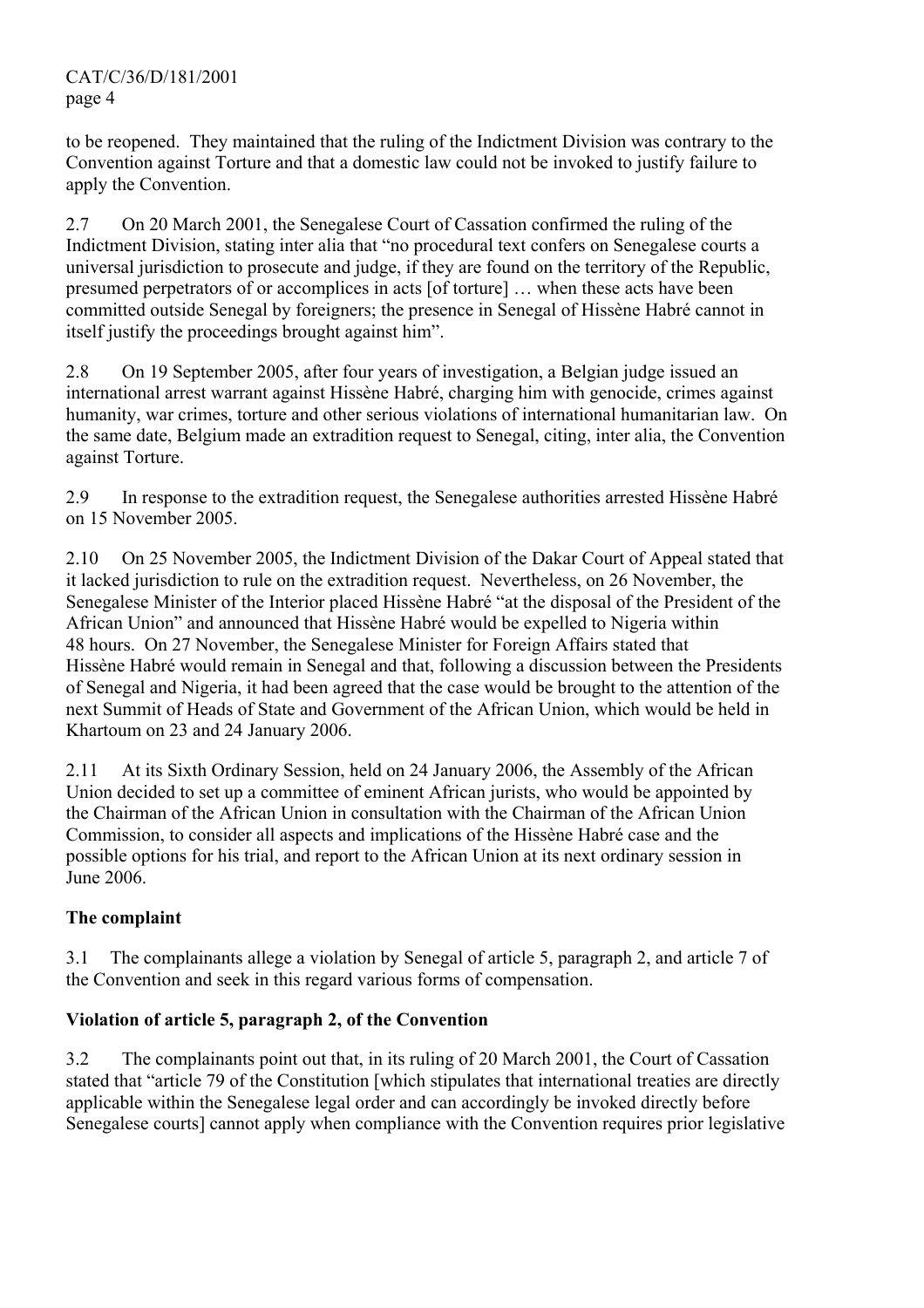measures to be taken by Senegal" and "article 669 of the Code of Criminal Procedure [which enumerates the cases in which proceedings can be brought against foreigners in Senegal for acts committed abroad] has not been amended". They also note that, while the State party has adopted legislation to include the crime of torture in its Criminal Code in accordance with article 4 of the Convention, it has not adopted any legislation relating to article 5, paragraph 2, despite the fact that this provision is the "cornerstone" of the Convention, referring in this connection to the *travaux préparatoires*.

3.3 Moreover, the complainants point out, whereas the Court of Cassation states that "the presence in Senegal of Hissène Habré cannot in itself justify the proceedings", it is precisely the presence of the offender in Senegalese territory, that constitutes the basis under article 5 of the Convention for establishing the jurisdiction of the country concerned.

3.4 The complainants consider that the ruling of the Court of Cassation is contrary to the main purpose of the Convention and to the assurance given by the State party to the Committee against Torture, that no internal legal provision in any way hinders the prosecution of torture offences committed abroad.**<sup>3</sup>**

3.5 The complainants note that, irrespective of article 79 of the Constitution, under which the Convention is directly an integral part of internal Senegalese legislation, it was incumbent on the authorities of the State party to take any additional legislative measures necessary to prevent all ambiguities such as those pointed out by the Court of Cassation.

3.6 The complainants observe that members of the Committee regularly emphasize the need for States parties to take appropriate legislative measures to establish universal jurisdiction in cases of torture. During its consideration of the second periodic report submitted by the State party under article 19 of the Convention, the Committee underlined the importance of article 79 of the Senegalese Constitution, stressing that it should be implemented unreservedly.**<sup>4</sup>** The State party had, moreover, expressly affirmed in its final statement that it "intended to honour its commitments, in the light of the Committee's conclusions and in view of the primacy of international law over internal law".**<sup>5</sup>**

3.7 The complainants therefore consider that the State party's failure to make its legislation comply with article 5, paragraph 2, of the Convention constitutes a violation of this provision.

# **Violation of article 7 of the Convention**

3.8 On the basis of several concordant opinions expressed by members of the British House of Lords in the Pinochet case, the complainants argue that the essential aim of the Convention is to ensure that no one suspected of torture can evade justice simply by moving to another country and that article 7 is precisely the expression of the principle *aut dedere aut punire*, which not only allows but obliges any State party to the Convention to declare it has jurisdiction over torture, wherever committed. Similarly, the complainants refer to Cherif Bassiouni and Edward Wise, who maintain that article 7 expresses the principle *aut dedere aut judicare*. <sup>6</sup> They also cite a legal opinion according to which "the Convention's main jurisdictional feature is thus that it does not impose a solely legislative and territorial obligation, in the manner of previous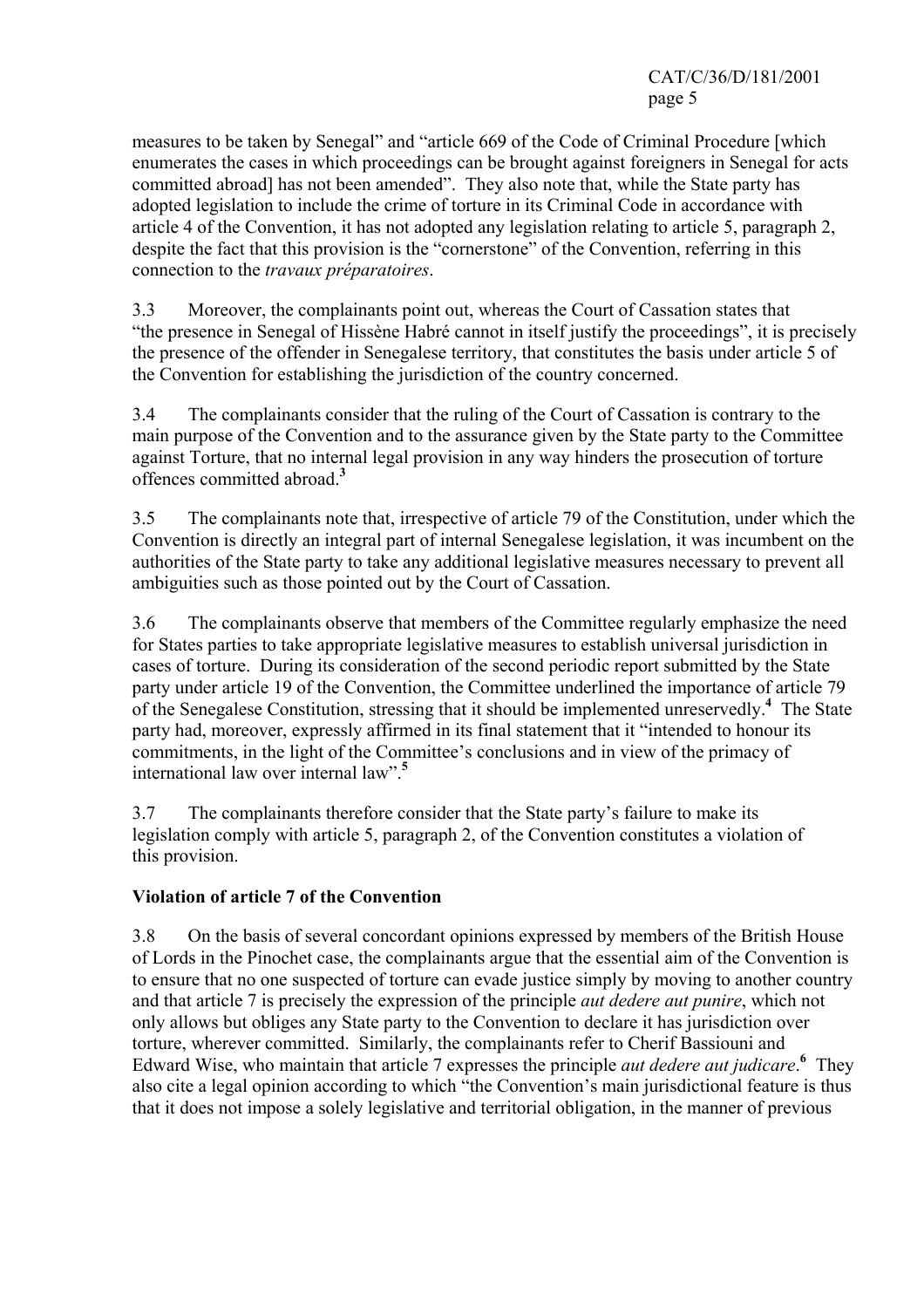human rights conventions, drawing as it does on the models of collective security of Tokyo and The Hague, dominated by the principle of jurisdictional freedom, *aut dedere aut prosequi*, as well as by the obligation to prosecute".<sup>7</sup>

3.9 The complainants stress that the Committee itself, when considering the third periodic report of the United Kingdom concerning the Pinochet case, recommended "initiating criminal proceedings in England, in the event that the decision is made not to extradite him. This would satisfy the State party's obligations under articles 4 to 7 of the Convention and article 27 of the Vienna Convention on the Law of Treaties of 1969".**<sup>8</sup>**

3.10 While in its second periodic report to the Committee it described in detail the mechanism for implementing article 7 in its territory, the State party has neither prosecuted nor extradited Hissène Habré, and this the complainants consequently regard as a violation of article 7 of the Convention.

# **Compensation**

3.11 The complainants state that they have been working for over 10 years to prepare a case against Hissène Habré and that the latter's presence in the State party together with the existence of international commitments binding upon Senegal have been decisive factors in the institution of proceedings against him. The decision by the authorities of the State party to drop these proceedings has therefore caused great injury to the complainants, for which they are entitled to seek compensation.

- 3.12 In particular, the complainants request the Committee to find that:
	- By discontinuing the proceedings against Hissène Habré, the State party has violated article 5, paragraph 2, and article 7 of the Convention;
	- − The State party should take all necessary steps to ensure that Senegalese legislation complies with the obligations deriving from the above-mentioned provisions. The complainants note in this connection that, while the findings of the Committee are only declaratory in character and do not affect the decisions of the competent national authorities, they also carry with them "a responsibility on the part of the State to find solutions that will enable it to take all necessary measures to comply with the Convention",<sup>9</sup> measures that may be political or legislative;
	- The State party should either extradite Hissène Habré or submit the case to the competent authorities for the institution of criminal proceedings;
	- − If the State party neither tries nor extradites Hissène Habré, it should compensate the complainants for the injury suffered, by virtue inter alia of article 14 of the Convention. The complainants also consider that, if necessary, the State party should itself pay this compensation in lieu of Hissène Habré, following the principle established by the European Court of Human Rights in the case of *Osman v. the United Kingdom*; **10**
	- The State party should compensate the complainants for the costs they have incurred in the proceedings in Senegal; and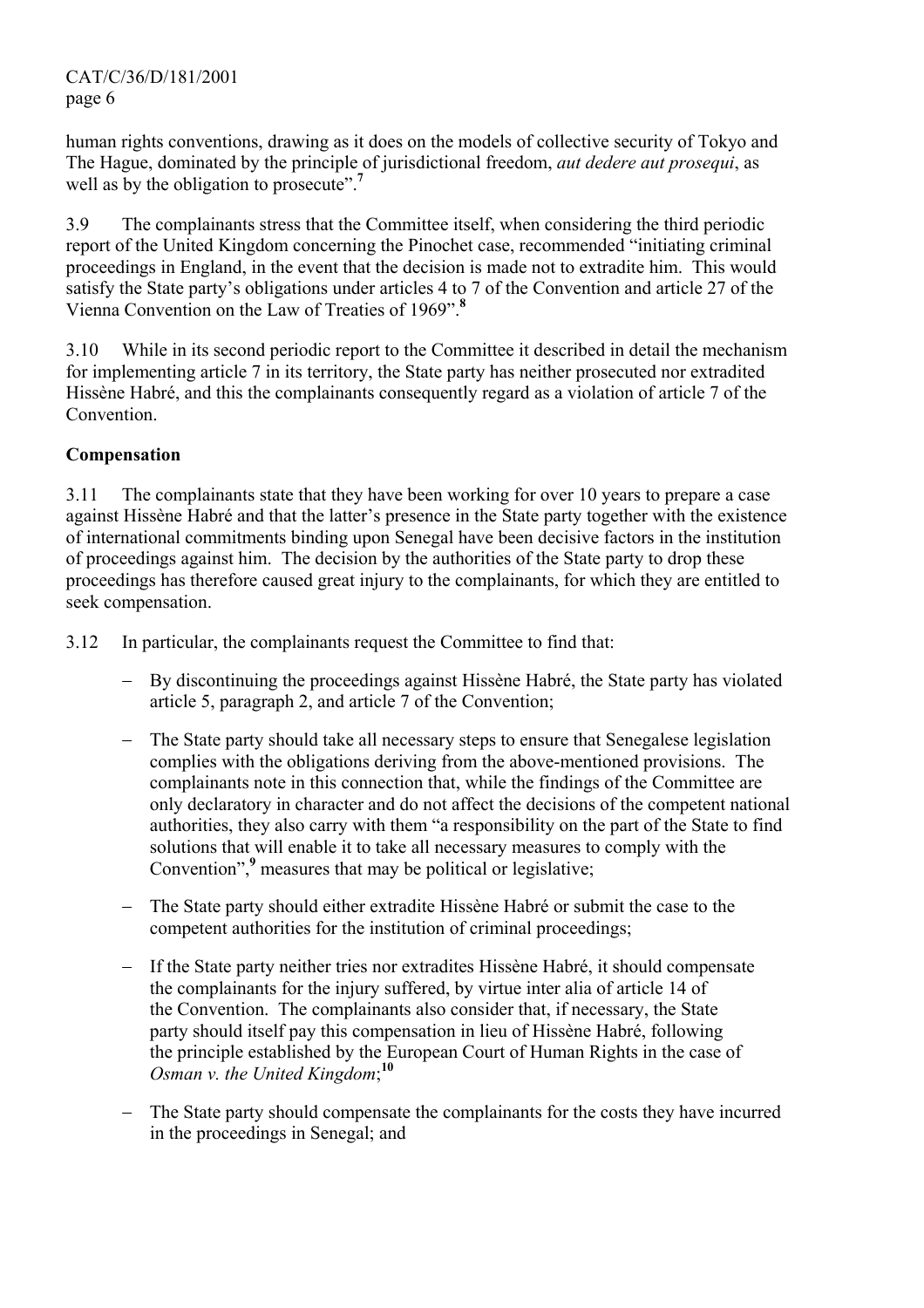− Pursuant to article 111, paragraph 5, of the Committee's rules of procedure, the State party should inform the Committee within 90 days of the action it has taken in response to the Committee's views.

## **The State party's observations on admissibility**

4. On 19 June 2001, the State party transmitted to the Committee its observations on the admissibility of the communication. It maintains that the communication could be considered by the Committee only if the complainants were subject to the jurisdiction of Senegal. The torture referred to by the complainants was suffered by nationals of Chad and is presumed to have been committed in Chad by a Chadian. The complainants are not, therefore, subject to the jurisdiction of the State party within the meaning of article 22, paragraph 1, of the Convention since, under Senegalese law, in particular article 699 of the Code of Criminal Procedure, a complaint lodged in Senegal against such acts cannot be dealt with by the Senegalese courts, whatever the nationality of the victims. The State party is consequently of the opinion that the communication should be declared inadmissible.

## **The complainants' comments**

5.1 In a letter dated 19 July 2001, the complainants first stress that, contrary to what is indicated by the State party, the substance of the alleged violation by Senegal is not the torture they underwent in Chad but the refusal of the Senegalese courts to act upon the complaint lodged against Hissène Habré. The incidents of torture were presented to the Committee solely for the purpose of describing the background to the complaints lodged in Senegal.

5.2 The complainants go on to observe that the State party's interpretation of the expression "subject to its jurisdiction", appearing in article 22 of the Convention would effectively render any appeal to the Committee on Torture meaningless.

5.3 In this connection, the complainants point out that article 1 of the Optional Protocol to the International Covenant on Civil and Political Rights is drafted in the same terms as article 22 of the Convention and has on several occasions been discussed by the Human Rights Committee, which has interpreted the clause in an objective, functional manner: an individual should be considered subject to the jurisdiction of a State if the alleged violations result from an action by that State. It matters little whether the author of the communication is, for example, a national of that State or resides in its territory.**<sup>11</sup>** In the *Ibrahima Gueye et al. v. France* case, the complainants, of Senegalese nationality and living in Senegal, were found by the Human Rights Committee to be subject to French jurisdiction in the matter of pensions payable to retired soldiers of Senegalese nationality who had served in the French army prior to the independence of Senegal, although the authors were not generally subject to French jurisdiction.**<sup>12</sup>** The fact of being subject to the jurisdiction of a State within the meaning of article 22 of the Convention must be determined solely on the basis of consideration of the facts alleged in the complaint.**<sup>13</sup>**

5.4 It follows, in the present case, that the complainants should be considered subject to the jurisdiction of the State party inasmuch as the facts alleged against Senegal under the Convention concern judicial proceedings before the Senegalese courts. Thus, contrary to the contention of the State party, it matters little that the torture occurred in another country or that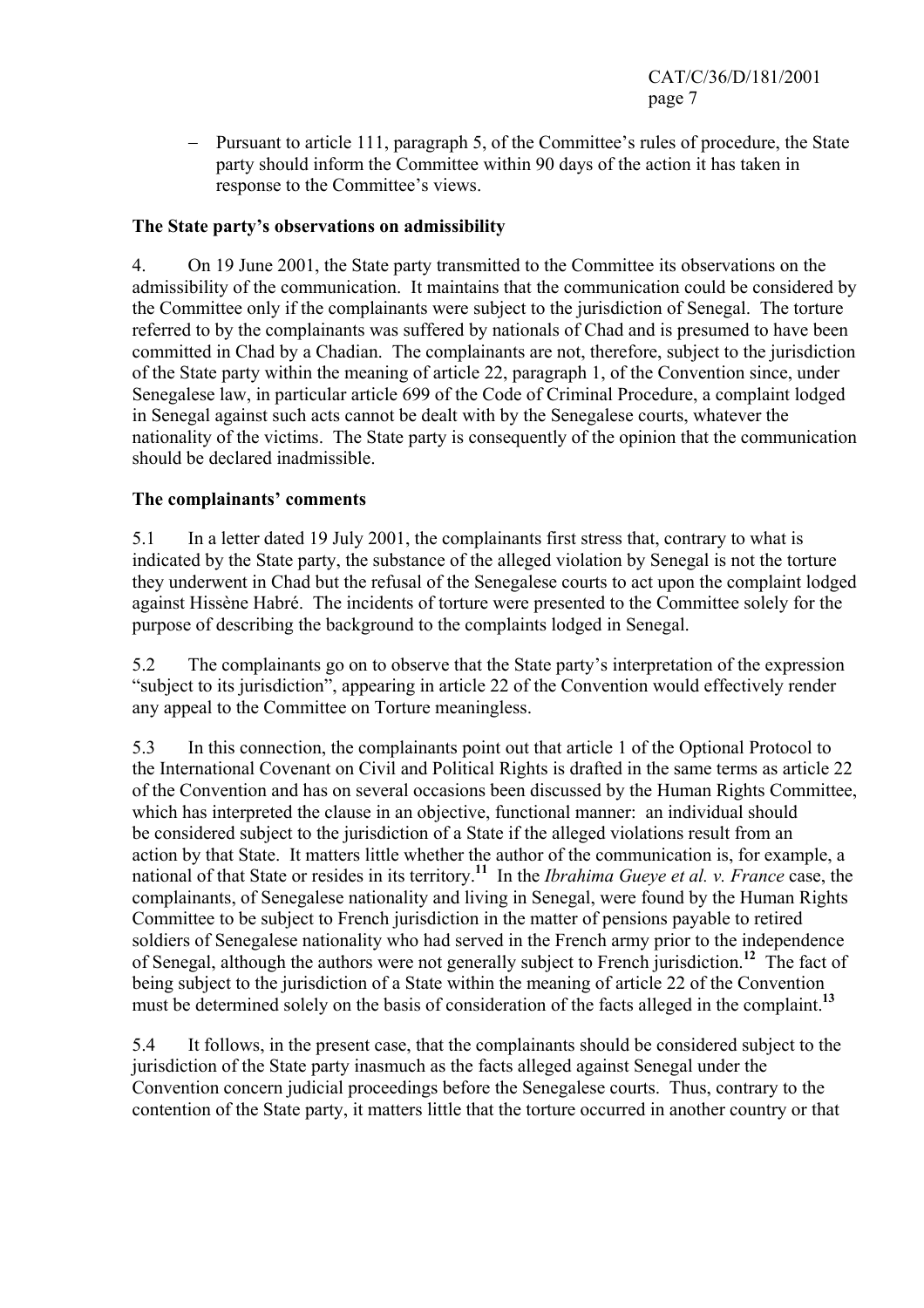the victims are not Senegalese nationals. To establish that the complainants are subject to Senegalese jurisdiction in the present instance, one has only to establish that the communication concerns acts that fell under Senegal's jurisdiction, since as only Senegal can decide whether to continue with the legal proceedings instituted by the complainants in Senegal. By instituting proceedings in the Senegalese courts, the complainants came under the jurisdiction of the State party for the purposes of those proceedings.

5.5 The complainants also make the subordinate point that, under Senegalese law, foreigners instituting judicial proceedings in the State party must accept Senegalese jurisdiction. This shows that, even if Senegal's restrictive interpretation is accepted, the complainants do indeed come under the State party's jurisdiction.

5.6 Lastly, the authors argue that the State party cannot invoke domestic law to claim that they are not subject to its jurisdiction since that would be tantamount to taking advantage of its failure to comply with article 5, paragraph 2, of the Convention, under which States parties are obliged to take such measures as may be necessary to establish their jurisdiction over the offences referred to in article 4 of the Convention. In invoking this argument, the State party is disregarding both customary law and international law. The principle of *nemo auditur propriam turpitudinem allegans* is applied in most legal systems and prevents anyone asserting a right acquired by fraud. Moreover, under article 27 of the Vienna Convention on the Law of Treaties, "a party may not invoke the provisions of its internal law as justification for its failure to perform a treaty". The complainants point out that the Vienna Convention thus reaffirms the principle that, regardless of the arrangements under internal law for the implementation of a treaty at the national level, such arrangements cannot detract from the State's obligation at an international level to ensure the implementation of and assume international responsibility for the treaty.

# **The Committee's decision on admissibility**

6.1 At its twenty-seventh session, the Committee considered the admissibility of the complaint. It ascertained that the matter had not been and was not being examined under another procedure of international investigation or settlement, and considered that the communication did not constitute an abuse of the right to submit such communications and was not incompatible with the provisions of the Convention.

6.2 The Committee took note of the State party's argument that the communication should be found inadmissible since the complainants are not subject to Senegal's jurisdiction within the meaning of article 22 of the Convention.

6.3 To establish whether a complainant is effectively subject to the jurisdiction of the State party against which a communication has been submitted within the meaning of article 22, the Committee must take into account various factors that are not confined to the author's nationality. The Committee observes that the alleged violations of the Convention concern the refusal of the Senegalese authorities to prosecute Hissène Habré despite their obligation to establish universal jurisdiction in accordance with article 5, paragraph 2, and article 7 of the Convention. The Committee also observes that the State party does not dispute that the authors were the plaintiffs in the proceedings brought against Hissène Habré in Senegal. Moreover, the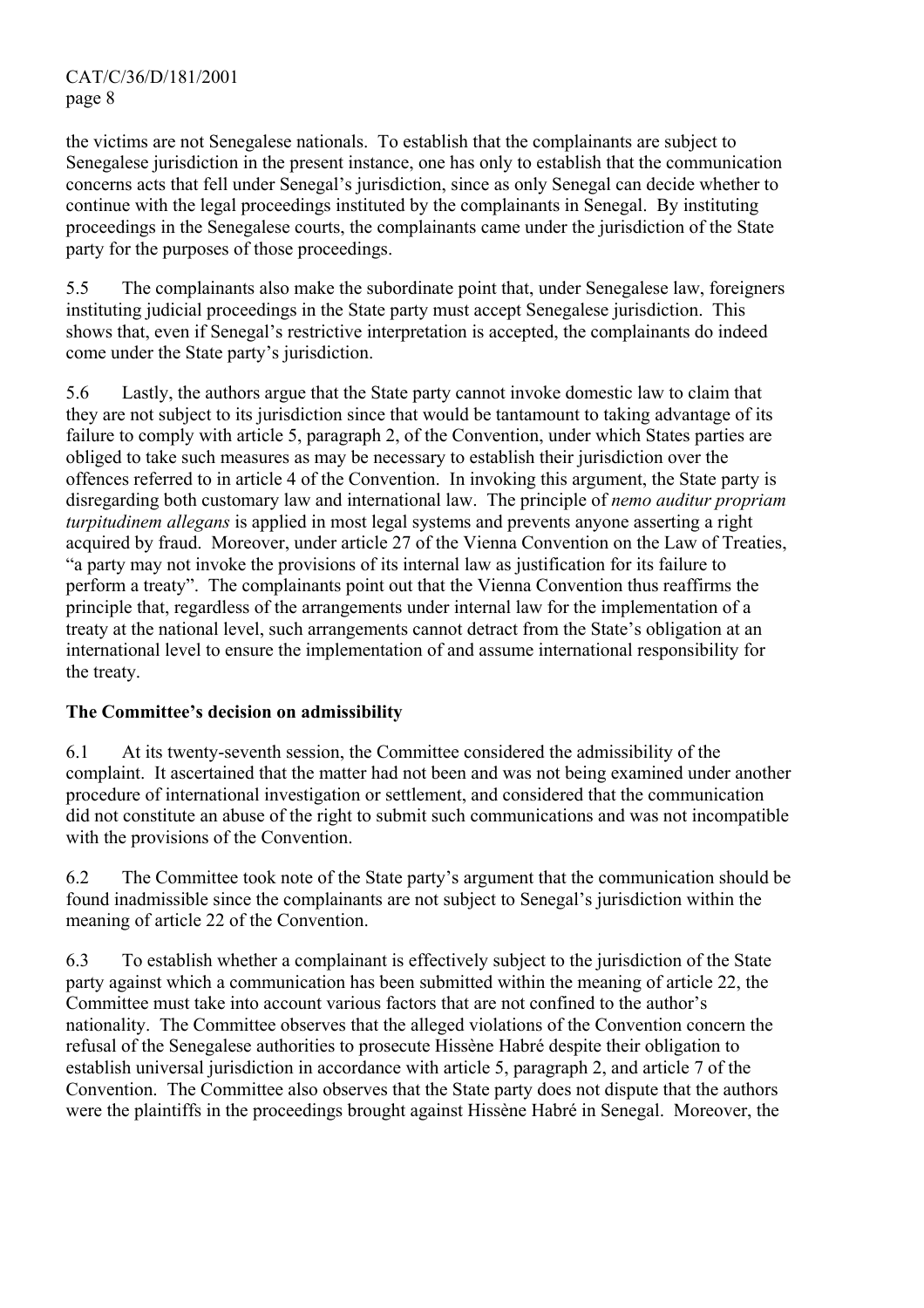Committee notes, the complainants in this case accepted Senegalese jurisdiction in order to pursue the proceedings against Hissène Habré which they instituted. On the basis of these elements, the Committee is of the opinion that the authors are indeed subject to the jurisdiction of Senegal in the dispute to which this communication refers.

6.4 The Committee also considers that the principle of universal jurisdiction enunciated in article 5, paragraph 2, and article 7 of the Convention implies that the jurisdiction of States parties must extend to *potential* complainants in circumstances similar to the complainants'.

6.5 Accordingly, the Committee against Torture declared the communication admissible on 13 November 2001.

## **The State party's observations on the merits**

7.1 The State party transmitted its observations on the merits by note verbale dated 31 March 2002.

7.2 The State party points out that, in accordance with the rules of criminal procedure, judicial proceedings in Senegal opened on 27 January 2000 with an application from the public prosecutor's office in Dakar for criminal proceedings to be brought against Hissène Habré as an accessory to torture and acts of barbarism and against a person or persons unknown for torture, acts of barbarism and crimes against humanity. Hissène Habré was charged on both counts on 3 February 2000 and placed under house arrest. On 18 February 2000, Hissène Habré submitted an application for the proceedings to be dismissed on the grounds that the Senegalese courts were not competent, that the charges had no basis in law, and that the alleged offences were time-barred.

7.3 On 4 July 2000, the Indictment Division of the Court of Appeal dismissed the proceedings. On 20 March 2001, the Court of Cassation rejected the appeal lodged by the complainants (plaintiffs). That ruling, handed down by the highest court in Senegal, thus brought the proceedings to an end.

7.4 Regarding the allegations that the executive put pressure on the judiciary, in particular by transferring and/or removing the judges trying the case, namely the chief examining magistrate and the President of the Indictment Division, the State party reminds the Committee that the President of the Indictment Division is *primus inter pares* in a three-person court and is thus in no position to impose his or her views. The other two members of the Indictment Division were not affected by the reassignment of judges, which in any case was an across-the-board measure.

7.5 It is also important to bear in mind that any country is free to organize its institutions as it sees fit in order to ensure their proper functioning.

7.6 The independence of the judiciary is guaranteed by the Constitution and the law. One such guarantee is oversight of the profession and rules of conduct of the judiciary by the Higher Council of the Judiciary, whose members are judges, some of them elected and others appointed. Appeals may be lodged when the appointing authority is accused of having violated the principle of the independence of the judiciary.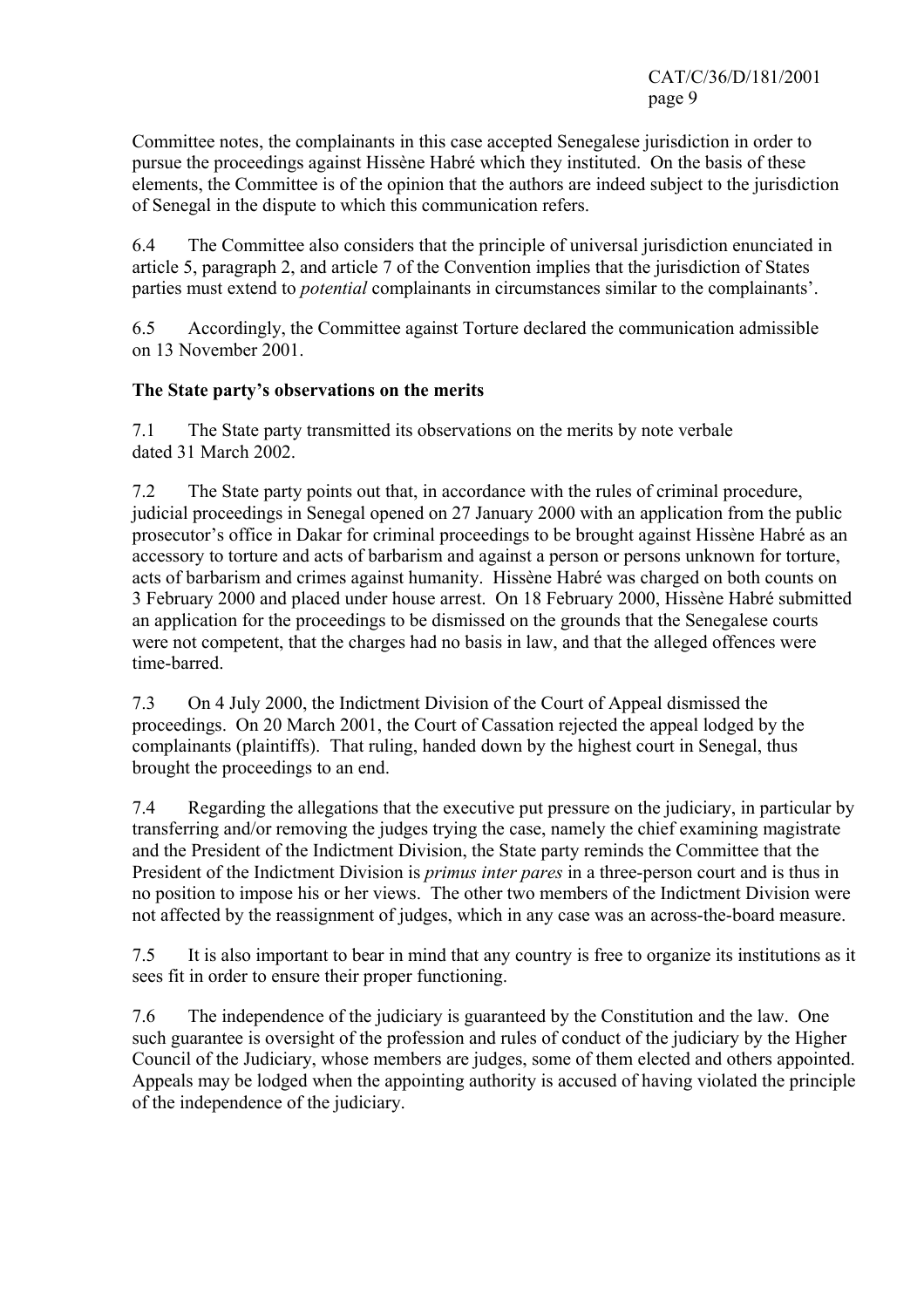7.7 A basic element of judicial independence is that judges may appeal against decisions affecting them, and that the executive is duty-bound not to interfere in the work of the courts. Judges' right of appeal is not merely theoretical.

7.8 The Council of State did indeed revoke a number of judges' appointments on 13 September 2001, considering that they failed to apply a basic safeguard designed to protect trial judges and thereby ensure their independence, namely the obligation to obtain people's prior consent before assigning them to new positions, even by means of promotion.

7.9 It must be acknowledged that the Senegalese judiciary is genuinely independent. Criminal proceedings necessarily culminate in decisions which, unfortunately, cannot satisfy all the parties. The judicial investigation is a component of criminal procedure and, by its very nature, is subject to all the safeguards provided for in international instruments. In the present case, the parties benefited from conditions recognized as ensuring fair dispensation of justice. Where no legal provision exists, proceedings cannot be pursued without violating the principle of legality; that was confirmed by the Court of Cassation in its ruling of 20 March 2001.

# **On the violation of article 5, paragraph 2, of the Convention**

7.10 In its ruling on the Hissène Habré case, the Court of Cassation considered that "duly ratified treaties or agreements have, once they are published, an authority higher than that of laws, subject to implementation, in the case of each agreement or treaty, by the other party", and that the Convention cannot be applied as long as Senegal has not taken prior legislative measures. The Court adds that ratification of the Convention obliges each State party to take such measures as may be necessary to establish its jurisdiction over the offences referred to in article 4, or to extradite perpetrators of torture.

7.11 Proceedings were brought against Hissène Habré. However, since the Convention against Torture is not self-executing, Senegal, in order to comply with its commitments, promulgated Act No. 96-16 of 28 August 1996 enacting article 295 of the Criminal Code. The principle *aut dedere aut judicare* comprises the obligation to prosecute or to extradite in an efficient and fair manner. In this regard, Senegalese legislators have endorsed the argument of Professor Bassiouni, according to whom "[t]he obligation to prosecute or extradite must, in the absence of a specific convention stipulating such an obligation, and in spite of specialists' arguments to this effect, be proved to be part of customary international law".

7.12 Pursuant to article 4 of the Convention, torture is classified in the Senegalese Criminal Code as an international crime arising from *jus cogens*. It should be noted that Senegal is aware of the need to amend its legislation; however, under the Convention a State party is not bound to meet its obligations within a specific time frame.

# **On the violation of article 7 of the Convention**

7.13 Since the Convention is not self-executing, in order to establish universal jurisdiction over acts of torture it is necessary to pass a law establishing the relevant procedure and substantive rules.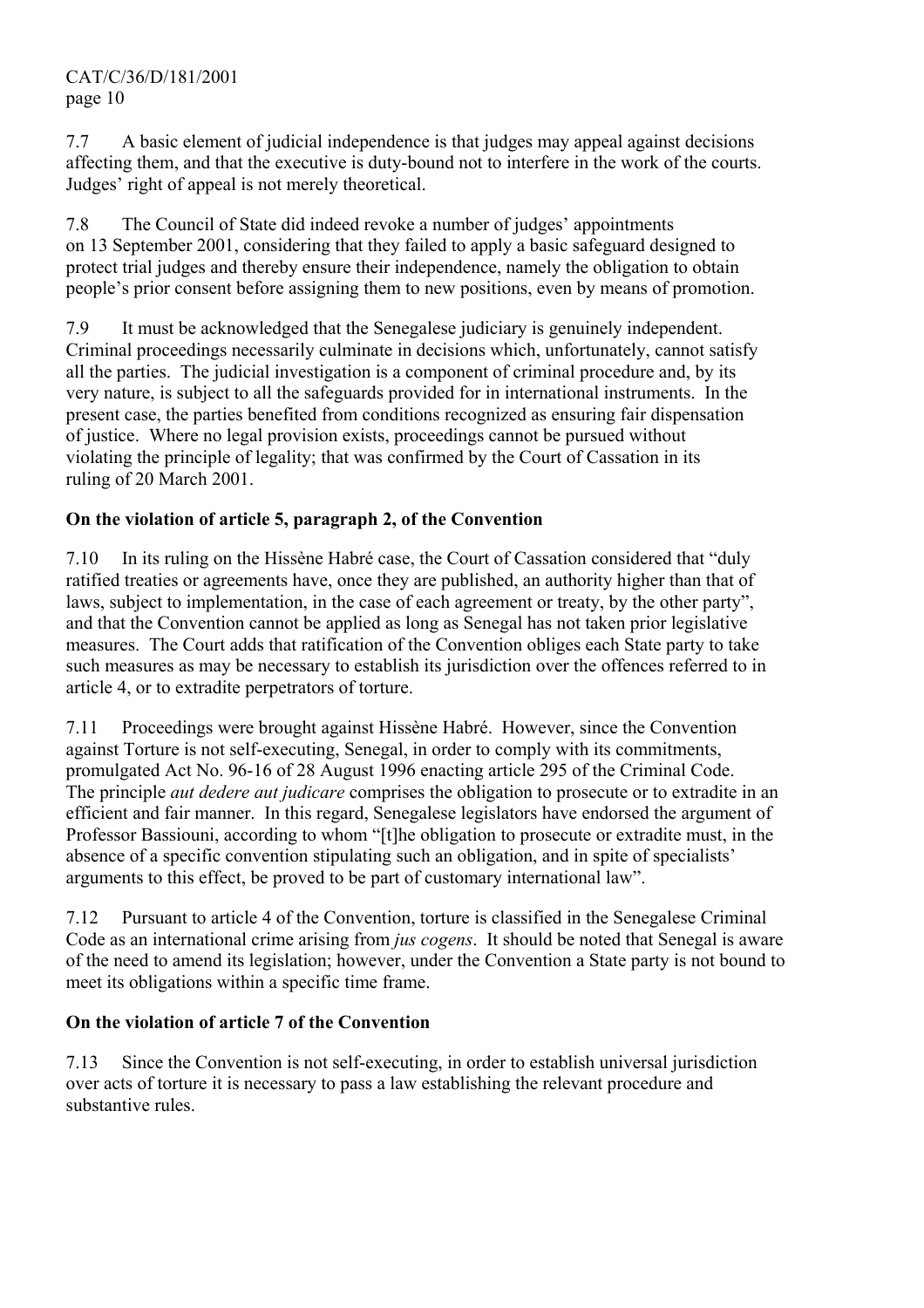7.14 While the Committee has stressed the need for States parties to take appropriate legislative measures to ensure universal jurisdiction over crimes of torture, the manner in which this procedure is accomplished cannot be dictated. Senegal is engaged in a very complex process that must take account of its status as a developing State and the ability of its judicial system to apply the rule of law.

7.15 The State party points out that the difficulty of ensuring the absolute application of universal jurisdiction is commonly acknowledged. It is therefore normal to provide for different stages of its application.

7.16 However, the absence of domestic codification of universal jurisdiction has not allowed Hissène Habré complete impunity. Senegal applies the principle *aut dedere aut judicare*. Any request for judicial assistance or cooperation is considered benignly and granted insofar as the law permits, particularly when the request relates to the implementation of an international treaty obligation.

7.17 In the case of Hissène Habré, Senegal is applying article 7 of the Convention. The obligation to extradite, unless raised at another level, has never posed any difficulties. Consequently, if a request is made for application of the other option under the principle *aut dedere aut judicare*, there is no doubt that Senegal will fulfil its obligations.

## **On the request for financial compensation**

7.18 In violation of the principle *Electa una via non datur recursus ad alteram* (once a course of action is chosen, there is no recourse to another), the complainants have also instituted proceedings against Hissène Habré in the Belgian courts. The State party believes that, in the circumstances, to ask Senegal to consider financial compensation would be a complete injustice.

7.19 The Belgian Act of 16 June 1993 (as amended by the Act of 23 April 2003) relating to the suppression of serious violations of international humanitarian law introduces significant departures from Belgian criminal law in both procedure and substance. A Belgian examining magistrate has been assigned, and pretrial measures have been requested, just as they had been in Senegal. The State party maintains that it is advisable to let these proceedings follow their course before considering compensation of any kind.

## **Observation of the complainants on the merits**

8.1 In a letter dated 1 July 2002, the complainants submitted their observations on the merits.

# **On the violation of article 5, paragraph 2, of the Convention**

8.2 With regard to the State party's argument that there is no specific time frame for complying with its obligations under the Convention, the complainants' principal contention is that the State party was bound by the Convention from the date of its ratification.

8.3 According to article 16 of the Vienna Convention on the Law of Treaties (hereinafter "the Vienna Convention"), "unless the treaty otherwise provides, instruments of ratification,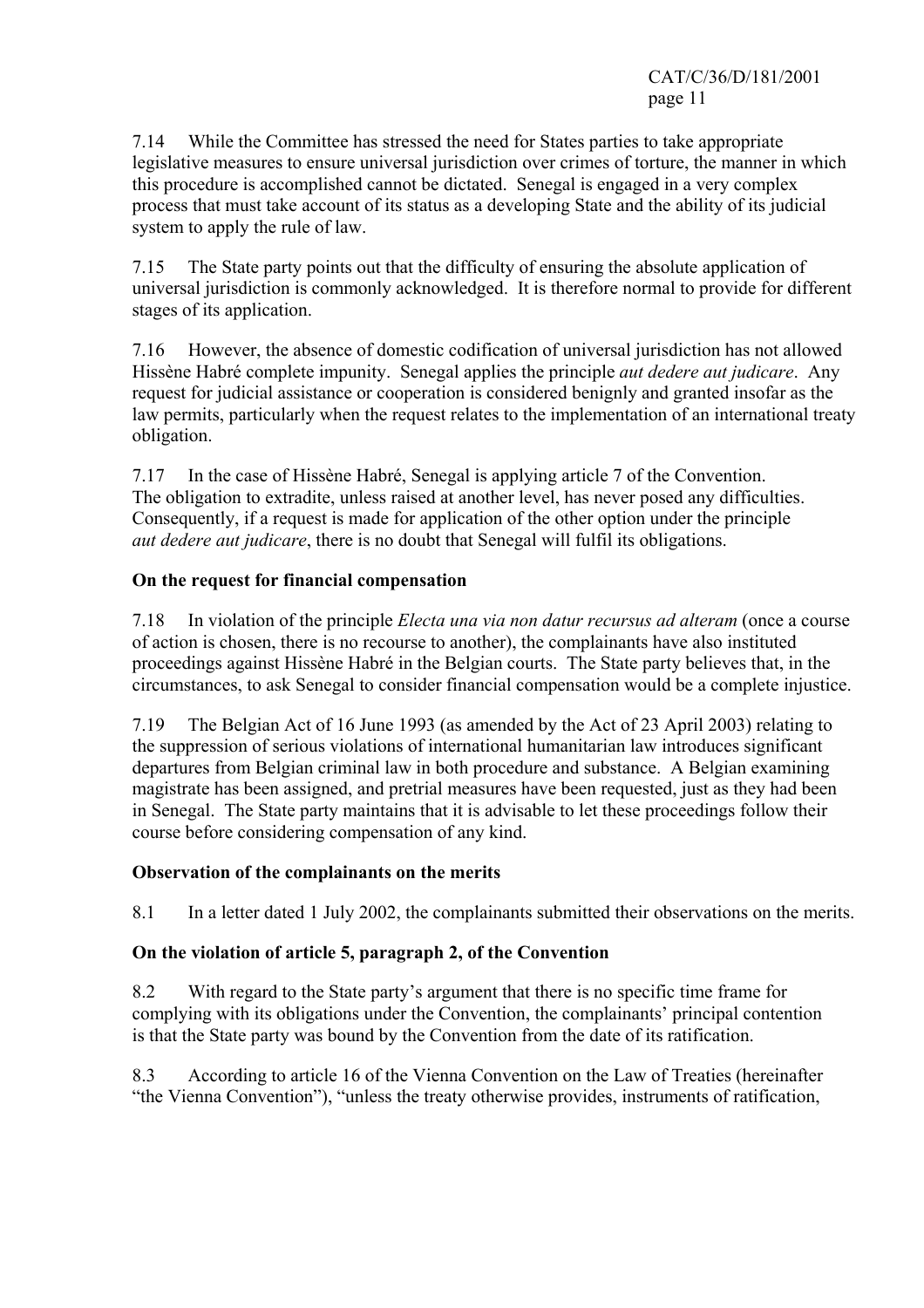acceptance, approval or accession establish the consent of a State to be bound by a treaty upon: […] (b) their deposit with the depositary […]". The *travaux préparatoires* relating to this provision confirm that the State party is immediately bound by the obligations arising from the treaty, from the moment the instrument of ratification is deposited.

8.4 According to the complainants, the State party's arguments call into question the very meaning of the act of ratification and would lead to a situation in which no State would have to answer for a failure to comply with its treaty obligations.

8.5 With regard to the specific legislative measures that a State must take in order to meet its treaty obligations, the complainants maintain that the manner in which the State in question fulfils its obligations is of little importance from the standpoint of international law. Moreover, they believe that international law is moving towards the elimination of the formalities of national law relating to ratification, on the principle that the norms of international law should be considered binding in the internal and international legal order as soon as a treaty has entered into force. The complainants add that the State party could have taken the opportunity to amend its national legislation even before it ratified the Convention.

8.6 Finally, the complainants recall that article 27 of the Vienna Convention prohibits the State party from invoking the provisions of its internal law as a justification for its failure to perform its treaty obligations. This provision has been interpreted by the Committee on Economic, Social and Cultural Rights as an obligation for States to "modify the domestic legal order as necessary in order to give effect to their treaty obligations".**<sup>14</sup>**

8.7 As a subsidiary argument, the complainants maintain that, even if one considers that the State party was not bound by its obligations from the moment the treaty was ratified, it has committed a violation of article 5 by not adopting appropriate legislation to comply with the Convention within a reasonable time frame.

8.8 Article 26 of the Vienna Convention establishes the obligation of parties to perform their obligations under international treaties in good faith; the complainants point out that, since it ratified the Convention Against Torture on 21 August 1986, the State party had 15 years before the submission of the present communication to implement the Convention, but did not do so.

8.9 In this regard, the Committee, in its concluding observations on the second periodic report of Senegal, had already recommended that "the State party should, during its current legislative reform, consider introducing explicitly in national legislation the following provisions: (a) The definition of torture set forth in article 1 of the Convention and the classification of torture as a general offence, in accordance with article 4 of the Convention, which would, inter alia, permit the State party to exercise universal jurisdiction as provided in articles 5 et seq. of the Convention; […]".**<sup>15</sup>** The State party has not followed up this recommendation and has unreasonably delayed adoption of the legislation necessary for implementing the Convention.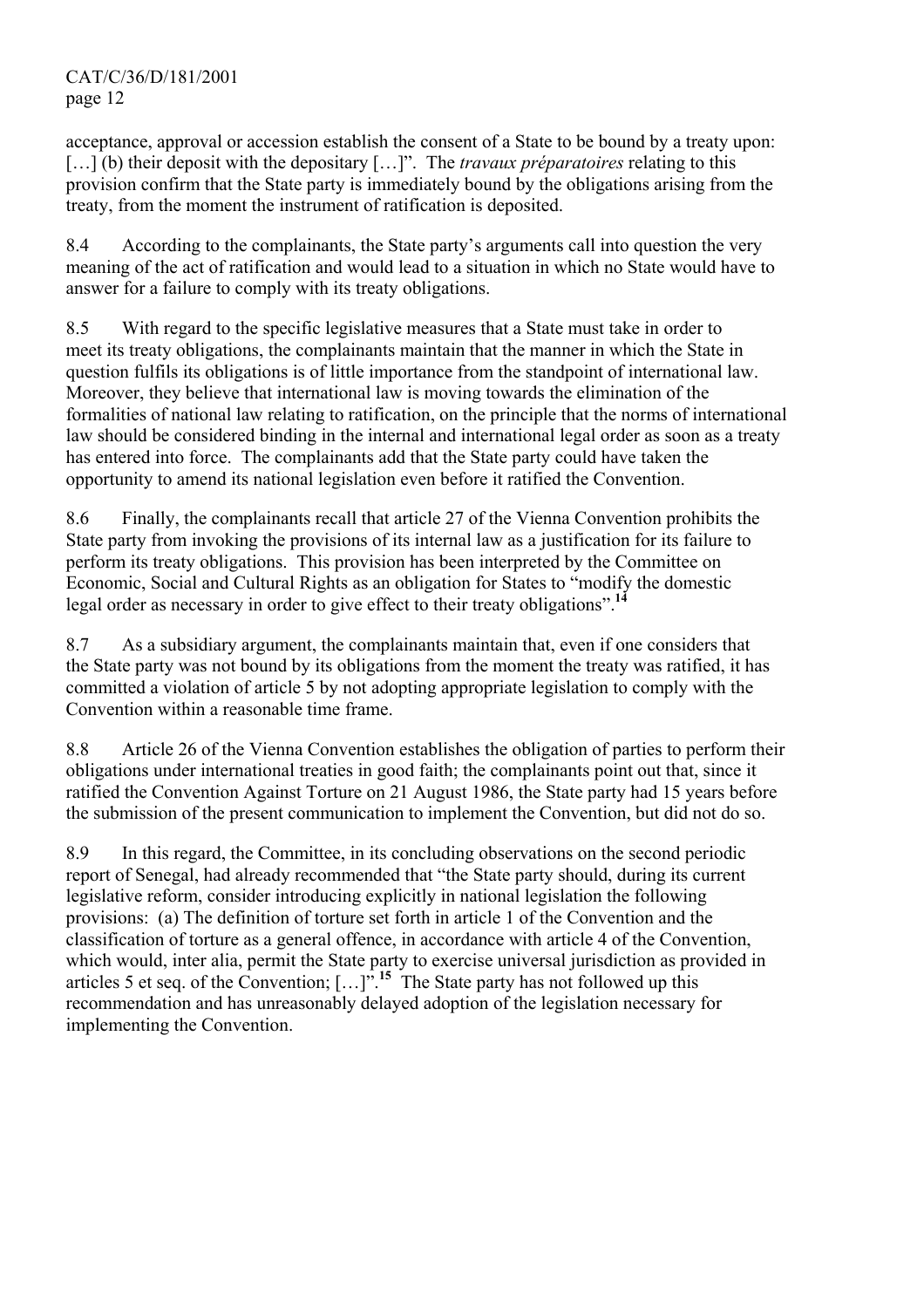## **On the violation of article 7 of the Convention**

8.10 With regard to the argument that article 7 has not been violated because the State was prepared, if necessary, to extradite Hissène Habré, the complainants maintain that the obligation under article 7 to prosecute Hissène Habré is not linked to the existence of an extradition request.

8.11 The complainants appreciate the fact that Senegal was prepared to extradite Hissène Habré and in this connection point out that on 27 September 2001 President Wade had stated that "if a country capable of holding a fair trial - we are talking about Belgium wishes to do so, I do not see anything to prevent it". Nevertheless, this suggestion was purely hypothetical at the time of the present observations since no extradition request had yet been made.

8.12 On the basis of a detailed examination of the *travaux préparatoires*, the complainants refute the argument that the State party appears to be propounding, namely that there would be an obligation to prosecute under article 7 only after an extradition request had been made and refused. They also condense long passages from an academic work**<sup>16</sup>** to demonstrate that the State's obligation to prosecute a perpetrator of torture under article 7 does not depend on the existence of an extradition request.

## **On the request for financial compensation**

8.13 The complainants reject the State party's claim that they have instituted proceedings in Belgian courts. It is, in fact, other former victims of Hissène Habré who have applied to the Belgian courts. The complainants are not parties to those proceedings.

8.14 The complainants also maintain that there is no risk of double compensation because Hissène Habré can be tried only in one place.

## **The Committee's considerations on the merits**

9.1 The Committee notes, first of all, that its consideration on the merits has been delayed at the explicit wish of the parties because of judicial proceedings pending in Belgium for the extradition of Hissène Habré.

9.2 The Committee also notes that, despite its note verbale of 24 November 2005 requesting the State party to update its observations on the merits before 31 January 2006, the State party has not acceded to that request.

9.3 On the merits, the Committee must determine whether the State party violated article 5, paragraph 2, and article 7 of the Convention. It finds - and this has not been challenged - that Hissène Habré has been in the territory of the State party since December 1990. In January 2000, the complainants lodged with an examining magistrate in Dakar a complaint against Hissène Habré alleging torture. On 20 March 2001, upon completion of judicial proceedings, the Court of Cassation of Senegal ruled that "no procedural text confers on Senegalese courts a universal jurisdiction to prosecute and judge, if they are found on the territory of the Republic, presumed perpetrators of or accomplices in acts [of torture] … when these acts have been committed outside Senegal by foreigners; the presence in Senegal of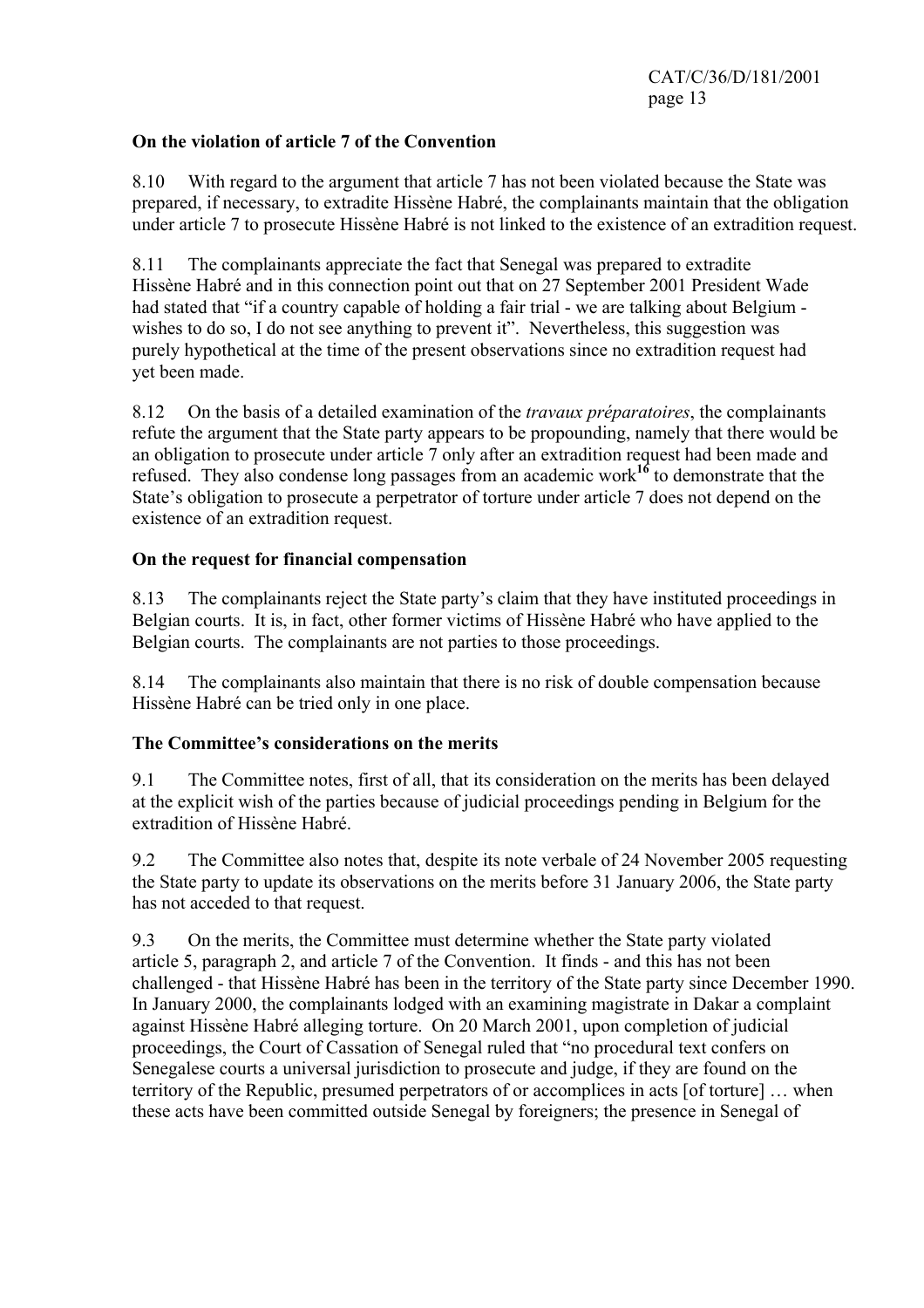Hissène Habré cannot in itself justify the proceedings brought against him". The courts of the State party have not ruled on the merits of the allegations of torture that the complainants raised in their complaint.

9.4 The Committee also notes that, on 25 November 2005, the Indictment Division of the Dakar Court of Appeal stated that it lacked jurisdiction to rule on Belgium's request for the extradition of Hissène Habré.

9.5 The Committee recalls that, in accordance with article 5, paragraph 2, of the Convention, "each State Party shall […] take such measures as may be necessary to establish its jurisdiction over such offences in cases where the alleged offender is present in any territory under its jurisdiction and it does not extradite him […]". It notes that, in its observations on the merits, the State party has not contested the fact that it had not taken "such measures as may be necessary" in keeping with article 5, paragraph 2, of the Convention, and observes that the Court of Cassation itself considered that the State party had not taken such measures. It also considers that the reasonable time frame within which the State party should have complied with this obligation has been considerably exceeded.

9.6 The Committee is consequently of the opinion that the State party has not fulfilled its obligations under article 5, paragraph 2, of the Convention.

9.7 The Committee recalls that, under article 7 of the Convention, "the State Party in the territory under whose jurisdiction a person alleged to have committed any offence referred to in article 4 is found shall in the cases contemplated in article 5, if it does not extradite him, submit the case to its competent authorities for the purpose of prosecution". It notes that the obligation to prosecute the alleged perpetrator of acts of torture does not depend on the prior existence of a request for his extradition. The alternative available to the State party under article 7 of the Convention exists only when a request for extradition has been made and puts the State party in the position of having to choose between (a) proceeding with extradition or (b) submitting the case to its own judicial authorities for the institution of criminal proceedings, the objective of the provision being to prevent any act of torture from going unpunished.

9.8 The Committee considers that the State party cannot invoke the complexity of its judicial proceedings or other reasons stemming from domestic law to justify its failure to comply with these obligations under the Convention. It is of the opinion that the State party was obliged to prosecute Hissène Habré for alleged acts of torture unless it could show that there was not sufficient evidence to prosecute, at least at the time when the complainants submitted their complaint in January 2000. Yet by its decision of 20 March 2001, which is not subject to appeal, the Court of Cassation put an end to any possibility of prosecuting Hissène Habré in Senegal.

9.9 Consequently and notwithstanding the time that has elapsed since the initial submission of the communication, the Committee is of the opinion that the State party has not fulfilled its obligations under article 7 of the Convention.

9.10 Moreover, the Committee finds that, since 19 September 2005, the State party has been in another situation covered under article 7, because on that date Belgium made a formal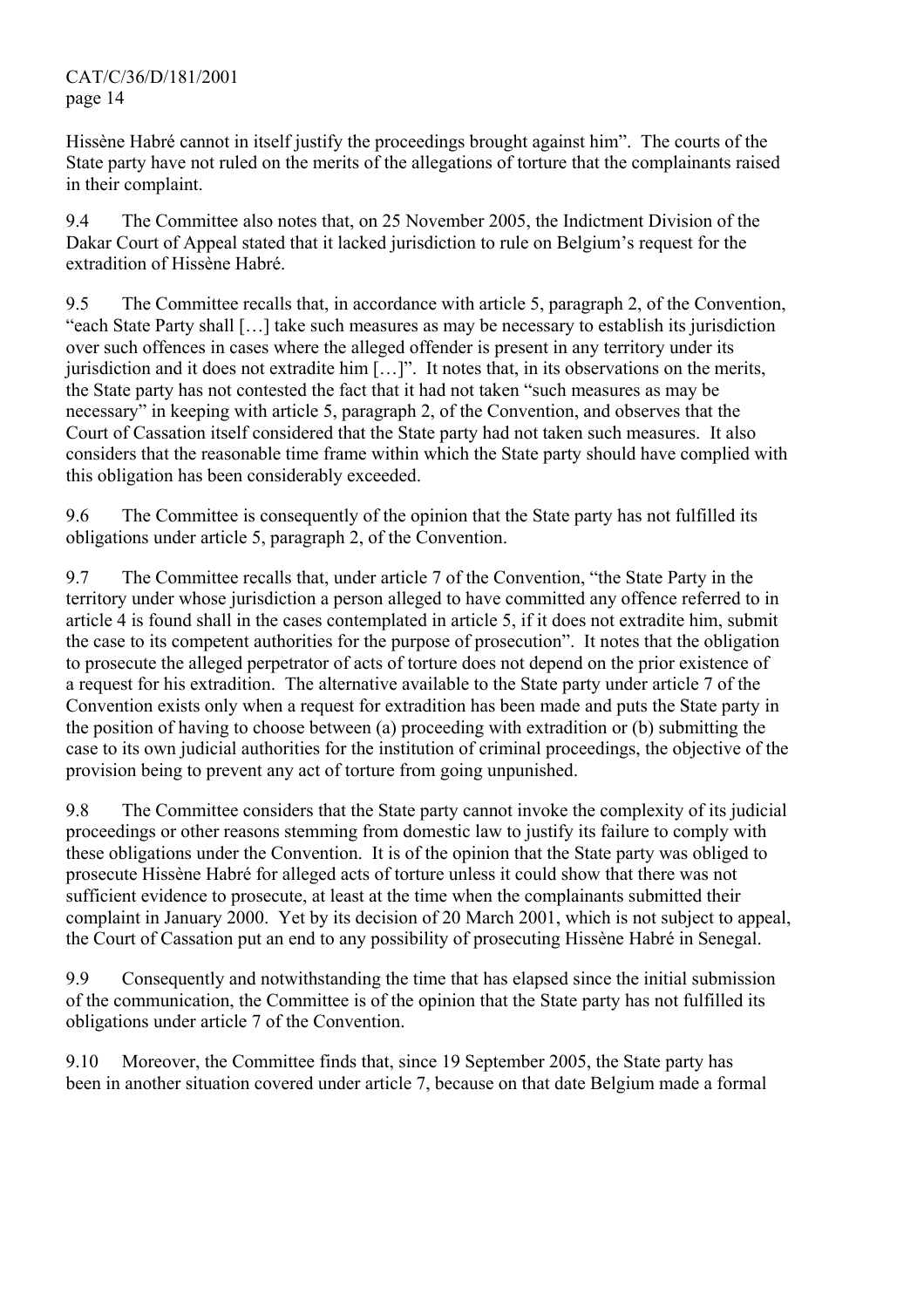extradition request. At that time, the State party had the choice of proceeding with extradition if it decided not to submit the case to its own judicial authorities for the purpose of prosecuting Hissène Habré.

9.11 The Committee considers that, by refusing to comply with the extradition request, the State party has again failed to perform its obligations under article 7 of the Convention.

9.12 The Committee against Torture, acting under article 22, paragraph 7, of the Convention, concludes that the State party has violated article 5, paragraph 2, and article 7 of the Convention.

10. In accordance with article 5, paragraph 2, of the Convention, the State party is obliged to adopt the necessary measures, including legislative measures, to establish its jurisdiction over the acts referred to in the present communication. Moreover, under article 7 of the Convention, the State party is obliged to submit the present case to its competent authorities for the purpose of prosecution or, failing that, since Belgium has made an extradition request, to comply with that request, or, should the case arise, with any other extradition request made by another State, in accordance with the Convention. This decision in no way influences the possibility of the complainants' obtaining compensation through the domestic courts for the State party's failure to comply with its obligations under the Convention.

11. Bearing in mind that, in making the declaration under article 22 of the Convention, the State party recognized the competence of the Committee to decide whether or not there has been a violation of the Convention, the Committee wishes to receive information from the State party within 90 days on the measures it has taken to give effect to its recommendations.

[Adopted in English, French and Spanish, the French text being the original version. Subsequently to be issued also in Arabic, Chinese and Russian as part of the Committee's annual report to the General Assembly.]

#### **Notes**

<sup>1</sup> In accordance with rule 103 of the Committee's rules of procedure, Mr. Guibril Camara did not take part in the Committee's deliberations on this case.

<sup>2</sup> According to the press release, "[t]he Special Rapporteur on the independence of judges and lawyers, Mr. Dato Param Cumaraswamy, and the Special Rapporteur on the question of torture, Sir Nigel Rodley, have expressed their concern to the Government of Senegal over the circumstances surrounding the recent dismissal of charges against Hissène Habré, the former President of Chad. [...] The Special Rapporteurs reminded the Government of Senegal of its obligations under the Convention against Torture and Other Cruel, Inhuman or Degrading Treatment or Punishment, to which it is party. They also draw its attention to the resolution adopted this year by the Commission on Human Rights on the question of torture (resolution 2000/43), in which the Commission stressed the general responsibility of all States to examine all allegations of torture and to ensure that those who encourage, order, tolerate or perpetrate such acts be held responsible and severely punished".